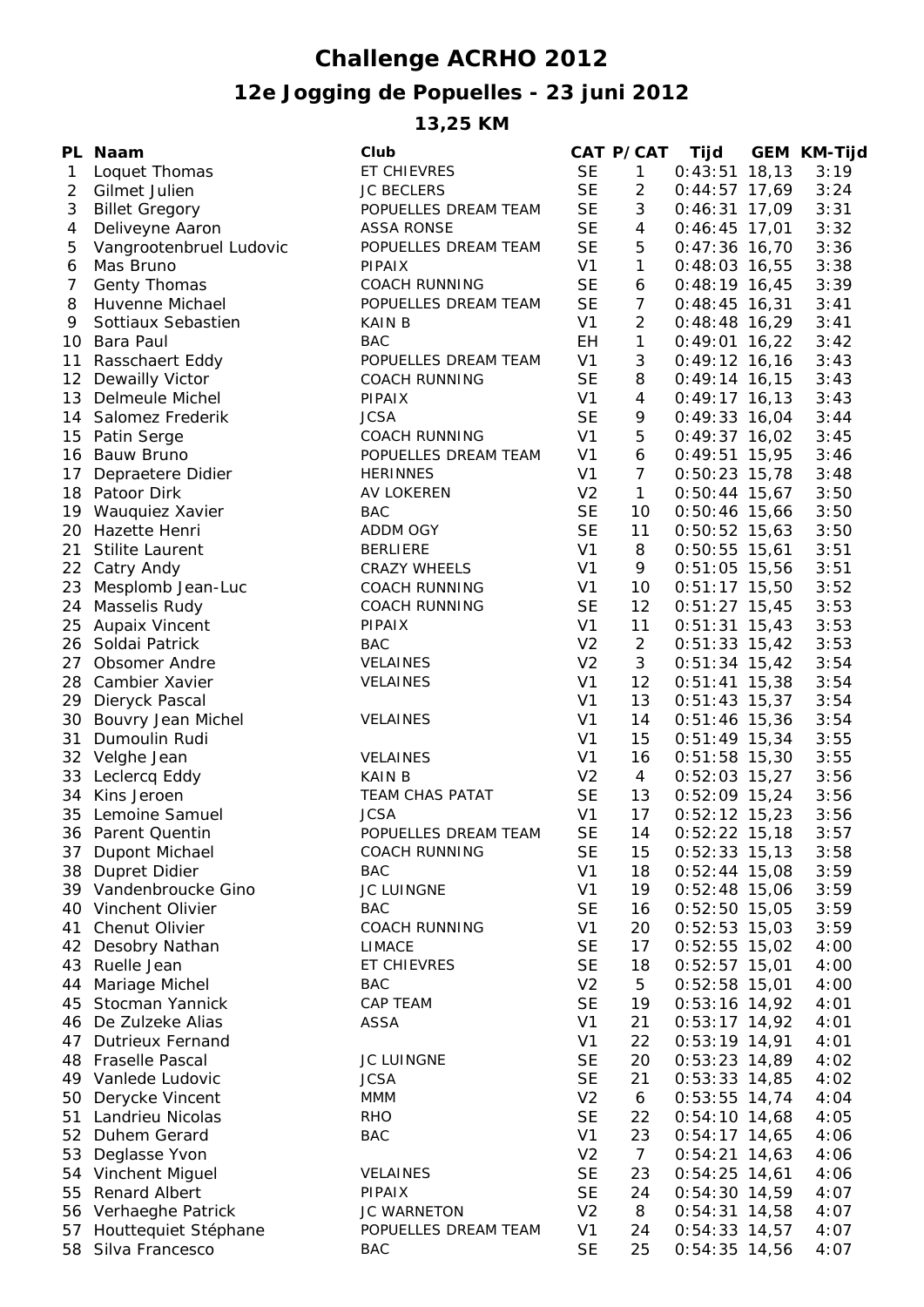|    | PL Naam                                  | Club                       |                             | CAT P/CAT      | <b>Tijd</b>                      | <b>GEM KM-Tijd</b> |
|----|------------------------------------------|----------------------------|-----------------------------|----------------|----------------------------------|--------------------|
|    | 59 Depraetere Eric                       | <b>HERINNES</b>            | V <sub>1</sub>              | 25             | $0:54:37$ 14,56                  | 4:07               |
|    | 60 Devroede Norbert                      | POPUELLES DREAM TEAM       | V <sub>2</sub>              | 9              | $0:54:38$ 14,55                  | 4:07               |
|    | 61 Heremans Patrick                      | TRI GT                     | V <sub>1</sub>              | 26             | $0:54:39$ 14,55                  | 4:07               |
|    | 62 Steurbaut Maxime                      |                            | <b>SE</b>                   | 26             | $0:54:43$ 14,53                  | 4:08               |
|    | 63 Delaire Eddie                         |                            | V <sub>1</sub>              | 27             | 0:54:46 14,52                    | 4:08               |
|    | 64 Pozza Pierre                          | <b>ADDM OGY</b>            | V <sub>1</sub>              | 28             | $0:54:52$ 14,49                  | 4:08               |
|    | 65 Beukenne Freddy                       |                            | V <sub>1</sub>              | 29             | $0:54:55$ 14,48                  | 4:09               |
|    | 66 Lust Christophe                       |                            | <b>SE</b>                   | 27             | $0:54:57$ 14,47                  | 4:09               |
| 67 | Deryckere Nicolas                        |                            | EH                          | $\overline{2}$ | $0:55:04$ 14,44                  | 4:09               |
|    | 68 Bonnier Vincent                       |                            | <b>SE</b>                   | 28             | $0:55:11$ 14,41                  | 4:10               |
| 69 | <b>Mercier Pascal</b>                    | <b>KAIN B</b>              | V <sub>2</sub>              | 10             | $0:55:12$ 14,40                  | 4:10               |
| 70 | Dellemme Bruno                           | <b>TEMPLEUVE</b>           | V <sub>1</sub>              | 30             | $0:55:14$ 14,39                  | 4:10               |
|    | 71 Tama Dominique                        | POPUELLES DREAM TEAM       | V <sub>1</sub>              | 31             | $0:55:15$ 14,39                  | 4:10               |
|    | 72 Saudemont Frederic                    | <b>COACH RUNNING</b>       | V <sub>1</sub>              | 32             | $0:55:26$ 14,34                  | 4:11               |
|    | 73 Tricot Guillaume                      | <b>BAC</b>                 | <b>SE</b>                   | 29             | $0:55:31$ 14,32                  | 4:11               |
|    | 74 Mol Elodie                            | VELAINES                   | DA                          | $\mathbf{1}$   | $0:55:36$ 14,30                  | 4:12               |
|    | 75 Gaillet Christophe                    | <b>TEMPLEUVE</b>           | <b>SE</b>                   | 30             | $0:55:37$ 14,29                  | 4:12               |
|    | 76 Ledent Yves                           | <b>LIMACE</b>              | V <sub>1</sub>              | 33             | $0:55:40$ 14,28                  | 4:12               |
|    | 77 Timmerman Sébastien                   |                            | <b>SE</b>                   | 31             | $0:55:43$ 14,27                  | 4:12               |
|    | 78 Cornu Gaetan                          | <b>KAIN B</b>              | V <sub>1</sub>              | 34             | $0:55:53$ 14,23                  | 4:13               |
|    | 79 Fostroy Jean Marie                    | POLICE PERUWELZ            | V <sub>2</sub>              | 11             | $0:55:59$ 14,20                  | 4:14               |
|    | 80 Fevrier David                         | <b>ECLATES PERUWELZ</b>    | <b>SE</b>                   | 32             | $0:56:04$ 14,18                  | 4:14               |
|    | 81 Decubber Jacques                      | BAC                        | V <sub>2</sub>              | 12             | $0:56:12$ 14,15                  | 4:14               |
|    | 82 Vandriessche Jean-Marie               | <b>BAC</b>                 | V <sub>3</sub>              | $\mathbf{1}$   | $0:56:15$ 14,13                  | 4:15               |
|    | 83 Dewaelle Michel                       |                            | V <sub>1</sub>              | 35             | $0:56:20$ 14,11                  | 4:15               |
|    | 84 Gilquain Patrick                      | <b>BERLIERE</b>            | V <sub>1</sub>              | 36             | $0:56:26$ 14,09                  | 4:16               |
|    | 85 Destrebecq Bernard                    | <b>LIMACE</b>              | V <sub>1</sub><br><b>SE</b> | 37<br>33       | $0:56:27$ 14,08                  | 4:16               |
|    | 86 Malvoisin Jerome                      | <b>VELAINES</b>            | <b>SE</b>                   |                | $0:56:31$ 14,07                  | 4:16               |
|    | 87 Demets Bernard                        | <b>VELAINES</b>            |                             | 34<br>35       | $0:56:40$ 14,03                  | 4:17               |
|    | 88 Breyne Armand                         | <b>TOURNAI GENERALE</b>    | <b>SE</b><br>V <sub>2</sub> | 13             | $0:56:45$ 14,01                  | 4:17               |
|    | 89 Duquenne Michel<br>90 Lefebvre Emile  | <b>JCSA</b><br><b>ASSA</b> | EH                          | 3              | $0:56:47$ 14,00                  | 4:17<br>4:18       |
|    |                                          |                            | V <sub>3</sub>              | $\overline{2}$ | 0:56:56 13,96<br>$0:57:01$ 13,94 | 4:18               |
|    | 91 Vantomme Alex<br>92 Titeca Christophe | <b>JC WARNETON</b>         | V <sub>1</sub>              | 38             | $0:57:10$ 13,91                  | 4:19               |
| 93 | De Billoëz Quentin                       |                            | <b>SE</b>                   | 36             | $0:57:11$ 13,90                  | 4:19               |
|    | 94 Rapaille Christian                    | <b>TRIATH</b>              | V <sub>2</sub>              | 14             | $0:57:14$ 13,89                  | 4:19               |
|    | 95 Van Den Haute Herman                  | <b>ADDM OGY</b>            | V <sub>3</sub>              | 3              | $0:57:18$ 13,87                  | 4:19               |
|    | 96 Style Olivier                         | <b>SPHO</b>                | V <sub>1</sub>              | 39             | $0:57:19$ 13,87                  | 4:20               |
|    | 97 Dhallewyn Jerome                      | <b>PRFM</b>                | <b>SE</b>                   | 37             | $0:57:21$ 13,86                  | 4:20               |
|    | 98 Desplanque Emmanuel                   | <b>MADRES</b>              | <b>SE</b>                   | 38             | $0:57:22$ 13,86                  | 4:20               |
|    | 99 Vallee Philippe                       | ADDM OGY                   | V <sub>2</sub>              | 15             | $0:57:25$ 13,85                  | 4:20               |
|    | 100 Bogemans Sébastien                   | <b>KAIN B</b>              | <b>SE</b>                   | 39             | $0:57:29$ 13,83                  | 4:20               |
|    | 101 Sinty Stéphane                       |                            | <b>SE</b>                   | 40             | $0:57:34$ 13,81                  | 4:21               |
|    | 102 Frederic Adrien                      | <b>BAC</b>                 | <b>EH</b>                   | $\overline{4}$ | $0:57:35$ 13,81                  | 4:21               |
|    | 103 Tricot Fabrice                       | JC WARNETON                | V <sub>1</sub>              | 40             | $0:57:37$ 13,80                  | 4:21               |
|    | 104 Jouim Roger                          |                            | V <sub>1</sub>              | 41             | $0:57:45$ 13,77                  | 4:22               |
|    | 105 Agostino Antonio                     | <b>ECLATES PERUWELZ</b>    | V <sub>1</sub>              | 42             | $0:57:46$ 13,76                  | 4:22               |
|    | 106 Mertens Pascal                       | <b>COACH RUNNING</b>       | V <sub>1</sub>              | 43             | $0:57:47$ 13,76                  | 4:22               |
|    | 107 Campener Aurelien                    | <b>BAC</b>                 | <b>SE</b>                   | 41             | $0:57:48$ 13,75                  | 4:22               |
|    | 108 Liagre Sébastien                     | <b>BAC</b>                 | V <sub>1</sub>              | 44             | $0:57:49$ 13,75                  | 4:22               |
|    | 109 Froment Guillaume                    | <b>RHO</b>                 | <b>SE</b>                   | 42             | $0:57:50$ 13,75                  | 4:22               |
|    | 110 Dervaux Philippe                     | <b>TDT</b>                 | V <sub>1</sub>              | 45             | $0:57:55$ 13,73                  | 4:22               |
|    | 111 Desobry Johan                        | <b>LIMACE</b>              | V <sub>2</sub>              | 16             | $0:57:56$ 13,72                  | 4:22               |
|    | 112 Chantry Louis                        | POPUELLES DREAM TEAM       | V <sub>1</sub>              | 46             | $0:57:58$ 13,71                  | 4:22               |
|    | 113 Boutry Vincent                       | ADDM OGY                   | <b>SE</b>                   | 43             | $0:58:06$ 13,68                  | 4:23               |
|    | 114 Nortier Nicolas                      | VELAINES                   | V <sub>1</sub>              | 47             | $0:58:08$ 13,68                  | 4:23               |
|    | 115 Dutillieut François                  |                            | <b>SE</b>                   | 44             | $0:58:13$ 13,66                  | 4:24               |
|    | 116 Lampe Pascal                         |                            | V <sub>1</sub>              | 48             | $0:58:15$ 13,65                  | 4:24               |
|    | 117 Lichnowski Gregory                   | LES NOIX DE COCO           | <b>SE</b>                   | 45             | $0:58:17$ 13,64                  | 4:24               |
|    | 118 Minne Johan                          | <b>POPUELLES</b>           | <b>SE</b>                   | 46             | $0:58:23$ 13,62                  | 4:24               |
|    | 119 Deroeux Jean-Philippe                |                            | <b>SE</b>                   | 47             | $0:58:32$ 13,58                  | 4:25               |
|    | 120 De Poorter Samuel                    |                            | <b>SE</b>                   | 48             | $0:58:33$ 13,58                  | 4:25               |
|    | 121 Van Den Brulle Roland                | TORTUES MESLINOISES        | V <sub>3</sub>              | 4              | $0:58:34$ 13,57                  | 4:25               |
|    |                                          |                            |                             |                |                                  |                    |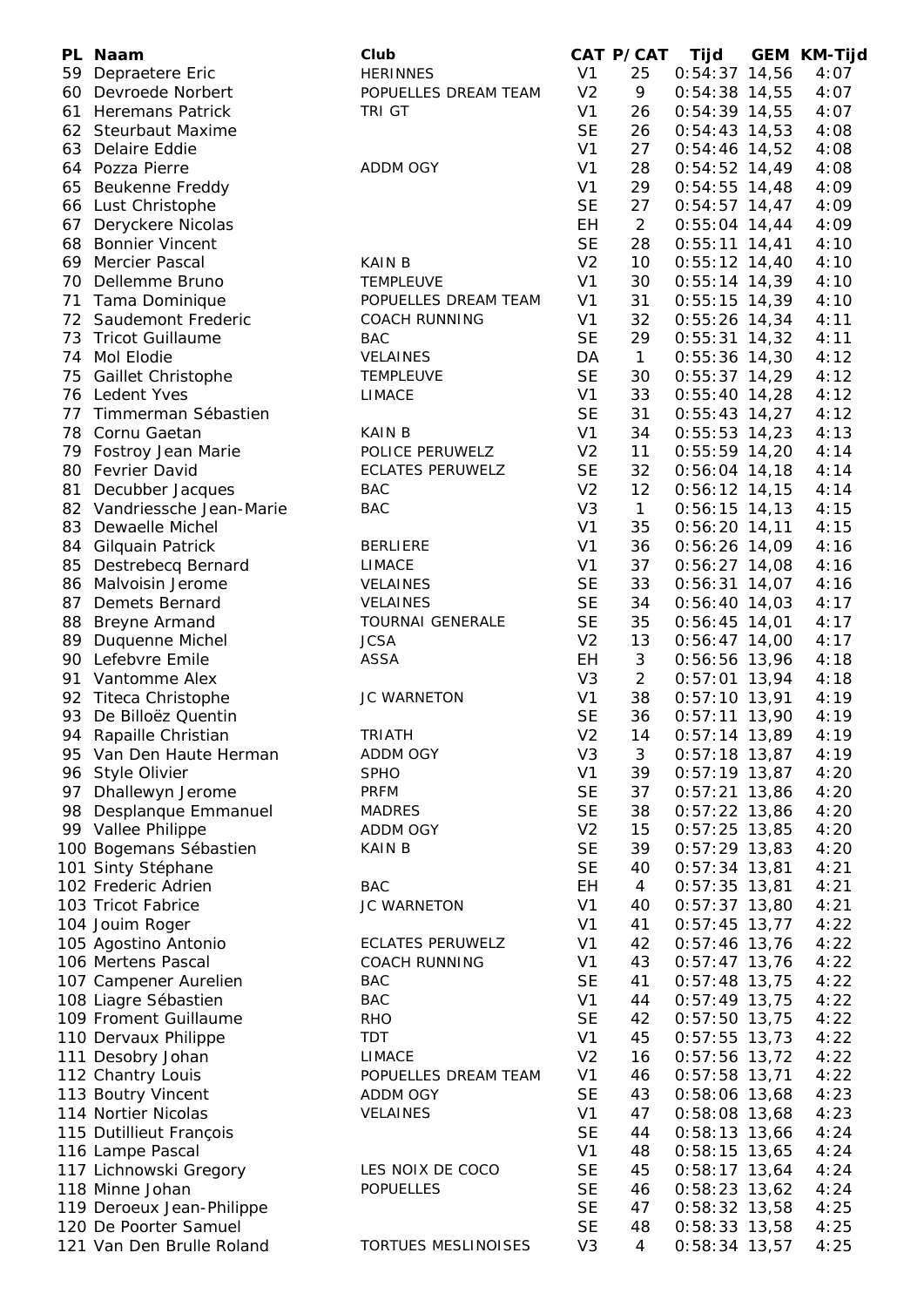| PL Naam                    | Club                     |                | CAT P/CAT       | Tijd            | <b>GEM KM-Tijd</b> |
|----------------------------|--------------------------|----------------|-----------------|-----------------|--------------------|
| 122 Baudry Jérèmy          | <b>KAIN B</b>            | EH             | 5               | $0:58:36$ 13,57 | 4:25               |
| 123 Moulin. Luc            |                          | V <sub>1</sub> | 49              | $0:58:37$ 13,56 | 4:25               |
| 124 Quarre Michaël         |                          | <b>SE</b>      | 49              | 0:58:38 13,56   | 4:26               |
| 125 Tetelain Jean-Baptiste |                          | <b>SE</b>      | 50              | $0:58:40$ 13,55 | 4:26               |
| 126 Deconinck Christian    | <b>KAIN B</b>            | V <sub>2</sub> | 17              | $0:58:41$ 13,55 | 4:26               |
| 127 Denuncq Nicolas        | <b>VELAINES</b>          | <b>SE</b>      | 51              | $0:58:42$ 13,54 | 4:26               |
| 128 Delanghe Didier        | ROAD RUNNING TOURNAI     | V <sub>1</sub> | 50              |                 | 4:26               |
| 129 Flamme Jean Michel     | <b>JCSA</b>              | V <sub>2</sub> | 18              | $0:58:47$ 13,52 | 4:27               |
|                            |                          | V <sub>2</sub> |                 | $0:58:52$ 13,51 |                    |
| 130 Stalens Jean Philippe  |                          |                | 19              | $0:58:54$ 13,50 | 4:27               |
| 131 Dhondt Sébastien       |                          | <b>SE</b>      | 52              | $0:58:55$ 13,49 | 4:27               |
| 132 Radot Thomas           | JFL TEAM                 | <b>SE</b>      | 53              | $0:58:56$ 13,49 | 4:27               |
| 133 Simonow Serge          |                          | V <sub>2</sub> | 20              | $0:58:57$ 13,49 | 4:27               |
| 134 Parys Valentin         | <b>RUSTA</b>             | EH             | 6               | $0:58:58$ 13,48 | 4:27               |
| 135 Beghin Jean Francois   | POPUELLES DREAM TEAM     | <b>SE</b>      | 54              | $0:58:59$ 13,48 | 4:27               |
| 136 Depluverez Paul        | <b>JC BRAKEL</b>         | V <sub>2</sub> | 21              | $0:59:02$ 13,47 | 4:27               |
| 137 Camberlin Laurent      |                          | <b>SE</b>      | 55              | $0:59:03$ 13,46 | 4:27               |
| 138 Deberdt Aicha          | <b>JCSA</b>              | DA             | $\overline{2}$  | $0:59:09$ 13,44 | 4:28               |
| 139 Fourdin Vincent        |                          | <b>SE</b>      | 56              | $0:59:10$ 13,44 | 4:28               |
| 140 Soris Frederic         | POPUELLES DREAM TEAM     | <b>SE</b>      | 57              | $0:59:13$ 13,43 | 4:28               |
| 141 Lecat Daniel           | <b>KAIN B</b>            | V <sub>2</sub> | 22              | $0:59:14$ 13,42 | 4:28               |
| 142 Kotecki Eric           | <b>OBJ</b>               | V <sub>1</sub> | 51              | $0:59:16$ 13,41 | 4:28               |
| 143 Noullez Jean Francois  | POPUELLES DREAM TEAM     | <b>SE</b>      | 58              | $0:59:17$ 13,41 | 4:28               |
| 144 Bonnet Damien          | POPUELLES DREAM TEAM     | <b>SE</b>      | 59              | $0:59:18$ 13,41 | 4:29               |
| 145 Malengreaux Fabrice    |                          | V1             | 52              | $0:59:20$ 13,40 | 4:29               |
| 146 Jacobs Marc            | <b>BERLIERE</b>          | V <sub>1</sub> | 53              | $0:59:26$ 13,38 | 4:29               |
| 147 Mariage Florian        |                          | <b>SE</b>      | 60              | $0:59:28$ 13,37 | 4:29               |
| 148 Delguste Gregory       | <b>COACH RUNNING</b>     | <b>SE</b>      | 61              | $0:59:29$ 13,37 | 4:29               |
| 149 Detournay Jean Bernard |                          | V <sub>1</sub> | 54              | $0:59:30$ 13,36 | 4:29               |
| 150 Lumen Emmanuel         |                          | <b>SE</b>      | 62              | $0:59:31$ 13,36 | 4:30               |
| 151 Deconinck Jérôme       | <b>BAC</b>               | <b>SE</b>      | 63              |                 | 4:30               |
|                            |                          |                | 55              | $0:59:32$ 13,35 |                    |
| 152 Felix Romuald          | <b>ST SAUVEUR</b>        | V <sub>1</sub> |                 | $0:59:34$ 13,35 | 4:30               |
| 153 Dorchy Quentin         | <b>TEMPLEUVE</b>         | <b>SE</b>      | 64              | $0:59:36$ 13,34 | 4:30               |
| 154 Bourgois Geremy        | POPUELLES DREAM TEAM     | <b>EH</b>      | $7\overline{ }$ | $0:59:45$ 13,31 | 4:31               |
| 155 Mesdagh André          | <b>SPHO</b>              | V <sub>1</sub> | 56              | $0:59:47$ 13,30 | 4:31               |
| 156 Leroy Christophe       |                          | V <sub>1</sub> | 57              | $0:59:51$ 13,28 | 4:31               |
| 157 Chenut Sebastien       |                          | V <sub>1</sub> | 58              | $0:59:55$ 13,27 | 4:31               |
| 158 Bultreys Michel        |                          | V <sub>1</sub> | 59              | $0:59:57$ 13,26 | 4:31               |
| 159 Saffre Ann             | <b>BAC</b>               | DA             | 3               | $0:59:58$ 13,26 | 4:32               |
| 160 Bernard Gwennael       |                          | <b>SE</b>      | 65              | $1:00:00$ 13,25 | 4:32               |
| 161 Ledegank Kurt          | 4 TORUN                  | V <sub>1</sub> | 60              | 1:00:08 13,22   | 4:32               |
| 162 Duflot Gregory         |                          | <b>SE</b>      | 66              | 1:00:14 13,20   | 4:33               |
| 163 Samain Pascal          | <b>TRIATH</b>            | V <sub>1</sub> | 61              | 1:00:16 13,19   | 4:33               |
| 164 Graver Rudy            | VELAINES                 | V <sub>1</sub> | 62              | 1:00:20 13,18   | 4:33               |
| 165 Delhuvenne Rene        |                          | V <sub>2</sub> | 23              | 1:00:22 13,17   | 4:33               |
| 166 Vanneste Christophe    |                          | V <sub>1</sub> | 63              | 1:00:23 13,17   | 4:33               |
| 167 Wiseur Alexis          | <b>LIMACE</b>            | EH             | 8               | 1:00:24 13,16   | 4:34               |
| 168 Vantyghem Alain        |                          | V <sub>2</sub> | 24              | $1:00:25$ 13,16 | 4:34               |
| 169 Crommelinck Stéphane   | LESDAIN D LA MER         | <b>SE</b>      | 67              | 1:00:26 13,15   | 4:34               |
| 170 Dervaux Arnaud         | <b>PIPAIX</b>            | <b>SE</b>      | 68              | $1:00:27$ 13,15 | 4:34               |
| 171 Clinquart Gilles       |                          | <b>SE</b>      | 69              | 1:00:30 13,14   | 4:34               |
| 172 Boulanger Julien       | <b>JCSA</b>              | <b>SE</b>      | 70              | $1:00:33$ 13,13 | 4:34               |
| 173 Petillon Philippe      |                          | <b>SE</b>      | 71              | $1:00:36$ 13,12 | 4:34               |
| 174 Duhem Christophe       | <b>HERINNES</b>          | V <sub>1</sub> | 64              | $1:00:39$ 13,11 | 4:35               |
| 175 Cnocquart Ludovic      | <b>BAC</b>               | <b>SE</b>      | 72              | $1:00:45$ 13,09 | 4:35               |
| 176 Grell Georg            | <b>B BETES DE COURSE</b> | V <sub>2</sub> | 25              | $1:00:46$ 13,08 | 4:35               |
| 177 Bataille Matthieu      |                          | <b>SE</b>      | 73              |                 | 4:35               |
|                            |                          |                |                 | $1:00:48$ 13,08 |                    |
| 178 Kargar Samani Khalil   | CAP TEAM                 | V <sub>2</sub> | 26              | $1:00:49$ 13,07 | 4:35               |
| 179 Demay François         |                          | <b>SE</b>      | 74              | $1:00:50$ 13,07 | 4:35               |
| 180 Petini Maurizio        |                          | V <sub>2</sub> | 27              | $1:00:51$ 13,06 | 4:36               |
| 181 Van Malleghem Ariane   | <b>KAIN B</b>            | A2             | $\mathbf{1}$    | $1:00:52$ 13,06 | 4:36               |
| 182 Masai Christian        | <b>KAIN B</b>            | V <sub>2</sub> | 28              | $1:00:56$ 13,05 | 4:36               |
| 183 Moutoy Frederic        | <b>LIMACE</b>            | V <sub>1</sub> | 65              | 1:01:00 13,03   | 4:36               |
| 184 Houttemane Jean-Yves   |                          | <b>SE</b>      | 75              | $1:01:01$ 13,03 | 4:36               |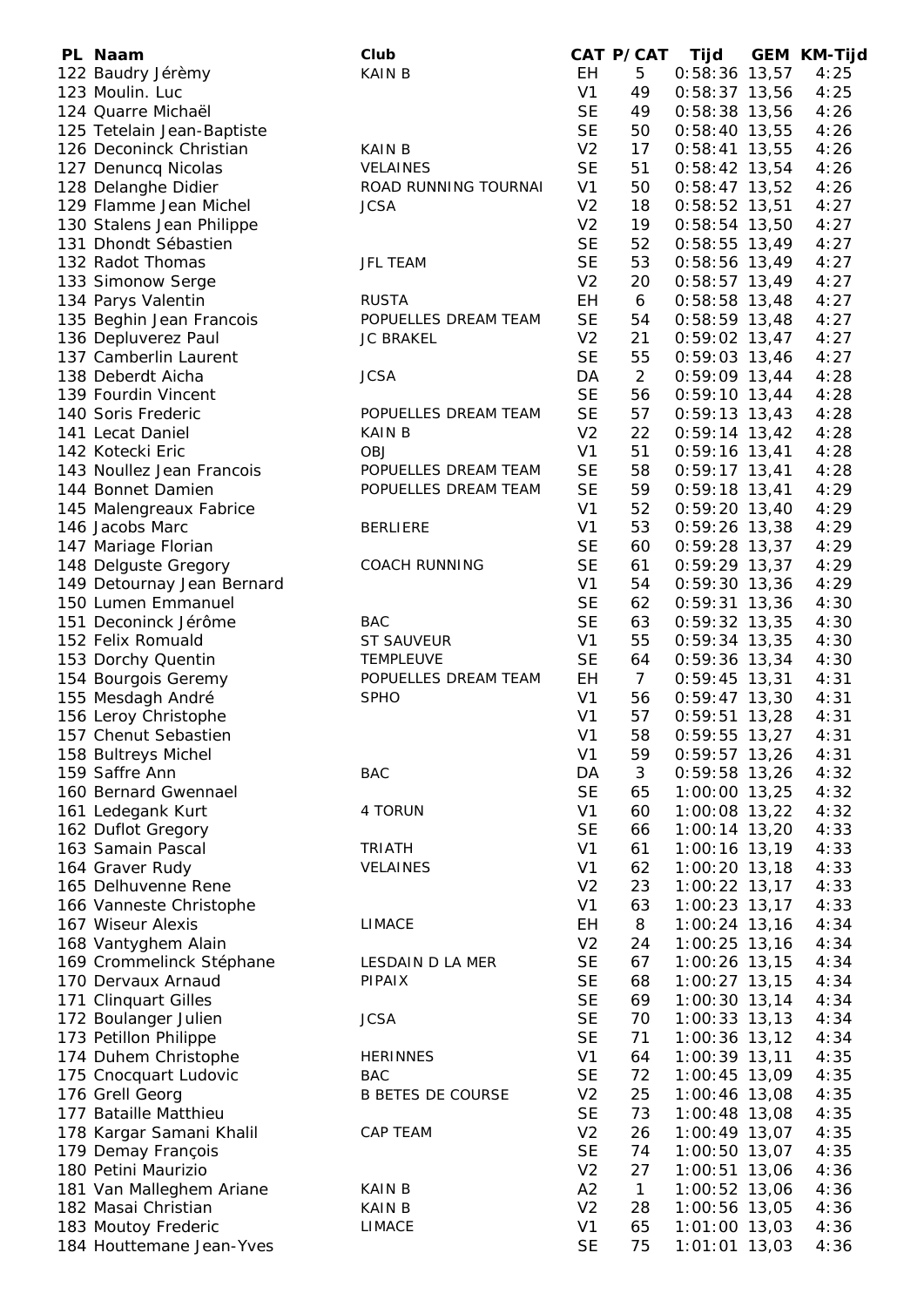| PL Naam                          | Club                     |                | CAT P/CAT      | Tijd            | <b>GEM KM-Tijd</b> |
|----------------------------------|--------------------------|----------------|----------------|-----------------|--------------------|
| 185 Verdy Jacques                | <b>KAINB</b>             | V <sub>2</sub> | 29             | $1:01:02$ 13,03 | 4:36               |
| 186 Decubber Marc                | <b>BAC</b>               | V <sub>2</sub> | 30             | $1:01:05$ 13,02 | 4:37               |
| 187 Maton Laurent                | EL DIABLO                | <b>SE</b>      | 76             | 1:01:06 13,01   | 4:37               |
| 188 Dewinter Jonathan            |                          | <b>SE</b>      | 77             | $1:01:07$ 13,01 | 4:37               |
| 189 Desmedt Jean Michel          | ADDM OGY                 | <b>SE</b>      | 78             | $1:01:14$ 12,98 | 4:37               |
| 190 Lust Stéphane                |                          | <b>SE</b>      | 79             | 1:01:20 12,96   | 4:38               |
| 191 Werrebrouck Blaise           | MANHATTAN                | V <sub>1</sub> | 66             | $1:01:23$ 12,95 | 4:38               |
| 192 Tesse Hugues                 |                          | V <sub>1</sub> | 67             | $1:01:24$ 12,95 | 4:38               |
| 193 Cardon Julien                |                          | <b>SE</b>      | 80             | 1:01:34 12,91   | 4:39               |
|                                  |                          |                |                |                 |                    |
| 194 Watté Geoffrey               |                          | <b>SE</b>      | 81             | $1:01:39$ 12,90 | 4:39               |
| 195 Savary Hugo                  |                          | <b>SE</b>      | 82             | $1:01:47$ 12,87 | 4:40               |
| 196 Grulois Samuel               | <b>JUDO TOP NIVEAU</b>   | <b>SE</b>      | 83             | $1:01:50$ 12,86 | 4:40               |
| 197 Genonceaux Eric              |                          | <b>SE</b>      | 84             | $1:01:51$ 12,85 | 4:40               |
| 198 Decaluwe Kelly               | <b>BAC</b>               | DA             | $\overline{4}$ | $1:01:55$ 12,84 | 4:40               |
| 199 Dervaux Jean Paul            | <b>JCSA</b>              | V <sub>2</sub> | 31             | $1:02:01$ 12,82 | 4:41               |
| 200 Clerx Vincent                | PIPAIX                   | V <sub>1</sub> | 68             | $1:02:02$ 12,82 | 4:41               |
| 201 Louette Frédéric             |                          | V <sub>1</sub> | 69             | $1:02:05$ 12,81 | 4:41               |
| 202 Coeuret Michel               | <b>BAC</b>               | V <sub>3</sub> | 5              | $1:02:12$ 12,78 | 4:42               |
| 203 Gallet Sebastien             |                          | V <sub>1</sub> | 70             | $1:02:15$ 12,77 | 4:42               |
| 204 Neerdaels Arnaud             | MOLENBAIX                | EH             | 9              | $1:02:18$ 12,76 | 4:42               |
| 205 Delbecq Emilie               | <b>SPHO</b>              | DA             | 5              | $1:02:20$ 12,75 | 4:42               |
|                                  |                          | V <sub>2</sub> | 32             |                 |                    |
| 206 Tuyttens Carl                | <b>VELAINES</b>          |                |                | $1:02:21$ 12,75 | 4:42               |
| 207 Mat Benoit                   | <b>TOURNAI GENERALE</b>  | V <sub>1</sub> | 71             | $1:02:22$ 12,75 | 4:42               |
| 208 Bourgi Patrick               | BASE3                    | V <sub>1</sub> | 72             | $1:02:23$ 12,74 | 4:42               |
| 209 De Craeye Michael            | POPUELLES DREAM TEAM     | V <sub>1</sub> | 73             | $1:02:27$ 12,73 | 4:43               |
| 210 Verbrigghe Luc               |                          | V <sub>2</sub> | 33             | $1:02:29$ 12,72 | 4:43               |
| 211 Cornu Samuel                 | <b>JUPITEAM</b>          | <b>SE</b>      | 85             | $1:02:30$ 12,72 | 4:43               |
| 212 Allard Francois              | LESDAIN D LA MER         | <b>SE</b>      | 86             | 1:02:35 12,70   | 4:43               |
| 213 Fontaine Marc-Alexandre      |                          | <b>SE</b>      | 87             | $1:02:38$ 12,69 | 4:44               |
| 214 Lefebvre Nicolas             | <b>TEMPLEUVE</b>         | V <sub>1</sub> | 74             | 1:02:39 12,69   | 4:44               |
| 215 Denys Myriam                 | <b>VELAINES</b>          | A1             | $\mathbf{1}$   | $1:02:42$ 12,68 | 4:44               |
| 216 Jurquin Christian            | <b>VELAINES</b>          | V <sub>1</sub> | 75             | 1:02:43 12,68   | 4:44               |
| 217 Meuret Philippe              | AC BELOEIL               | <b>SE</b>      | 88             | $1:02:44$ 12,67 | 4:44               |
|                                  | VELAINES                 | V <sub>2</sub> | 34             |                 |                    |
| 218 Audoor Alain                 |                          |                |                | $1:02:45$ 12,67 | 4:44               |
| 219 Hennebicq Laurent            | PIPAIX                   | V <sub>1</sub> | 76             | $1:02:47$ 12,66 | 4:44               |
| 220 Dekoster Philippe            |                          | V <sub>2</sub> | 35             | $1:02:48$ 12,66 | 4:44               |
| 221 Messiaen Jonathan            |                          | <b>SE</b>      | 89             | 1:02:49 12,66   | 4:44               |
| 222 Bruggeman Vincent            | <b>SUKCESTFOU</b>        | V <sub>2</sub> | 36             | $1:02:53$ 12,64 | 4:45               |
| 223 Lucas Philippe               | <b>TEMPLEUVE</b>         | V <sub>2</sub> | 37             | $1:03:01$ 12,62 | 4:45               |
| 224 Deboever Francis             |                          | V <sub>1</sub> | 77             | 1:03:02 12,61   | 4:45               |
| 225 Chapuis Fabien               | <b>ECLATES PERUWELZ</b>  | V <sub>1</sub> | 78             | 1:03:04 12,61   | 4:46               |
| 226 Vandenbulcke Francis         | <b>MMM</b>               | V <sub>2</sub> | 38             | $1:03:05$ 12,60 | 4:46               |
| 227 Van Nerom Eddy               | ANDERLECHT               | V <sub>1</sub> | 79             | 1:03:08 12,59   | 4:46               |
| 228 Leblanc Paul Andre           | POPUELLES DREAM TEAM     | V <sub>1</sub> | 80             | $1:03:10$ 12,59 | 4:46               |
| 229 Bearez Jean                  | <b>LIMACE</b>            | <b>SE</b>      | 90             | $1:03:12$ 12,58 | 4:46               |
| 230 Grivet Dominique             | <b>VELAINES</b>          | <b>SE</b>      | 91             | $1:03:13$ 12,58 | 4:46               |
| 231 Pottiez Jean Luc             | <b>VELAINES</b>          | V <sub>2</sub> | 39             | $1:03:16$ 12,57 | 4:46               |
| 232 Bonnier Mathieu              |                          | <b>SE</b>      | 92             |                 | 4:47               |
|                                  |                          |                |                | 1:03:19 12,56   |                    |
| 233 Bataille Claude              | <b>COACH RUNNING</b>     | V <sub>3</sub> | 6              | $1:03:20$ 12,55 | 4:47               |
| 234 Nyssen Alain                 | <b>BAC</b>               | V <sub>1</sub> | 81             | $1:03:22$ 12,55 | 4:47               |
| 235 Defoort Loïc                 | SUKCESTFOU               | <b>SE</b>      | 93             | $1:03:23$ 12,54 | 4:47               |
| 236 Reuse Charles                | <b>JC BAUDOUR</b>        | V <sub>2</sub> | 40             | $1:03:27$ 12,53 | 4:47               |
| 237 Mahieu Eddy                  | <b>PIPAIX</b>            | V <sub>1</sub> | 82             | $1:03:28$ 12,53 | 4:47               |
| 238 Dubuisson Francis            | <b>JC BAUDOUR</b>        | V <sub>1</sub> | 83             | $1:03:30$ 12,52 | 4:48               |
| 239 Brismee Michel               | <b>PIPAIX</b>            | V <sub>3</sub> | $\overline{7}$ | $1:03:32$ 12,51 | 4:48               |
| 240 Heeman Jean-Marie Jean Marie | JC WARNETON              | V <sub>2</sub> | 41             | $1:03:37$ 12,50 | 4:48               |
| 241 Balcaen Sam                  | <b>FLOBECQ</b>           | <b>SE</b>      | 94             | $1:03:39$ 12,49 | 4:48               |
| 242 Beaucarne Nicola             | <b>UST</b>               | EH             | 10             | $1:03:40$ 12,49 | 4:48               |
| 243 Dervaux Jean-Michel          | <b>PIPAIX</b>            | V <sub>1</sub> | 84             | $1:03:46$ 12,47 | 4:49               |
| 244 Pollet Stéphane              | <b>ACCROS 5 CLOCHERS</b> | <b>SE</b>      | 95             | $1:03:48$ 12,46 | 4:49               |
|                                  |                          |                |                |                 |                    |
| 245 Van Driessche Damien         | VELAINES                 | <b>SE</b>      | 96             | $1:03:53$ 12,44 | 4:49               |
| 246 Bonchoux Jean-Thomas         |                          | <b>SE</b>      | 97             | $1:03:57$ 12,43 | 4:50               |
| 247 Villee Vincent               | <b>JCSA</b>              | V <sub>1</sub> | 85             | 1:03:59 12,43   | 4:50               |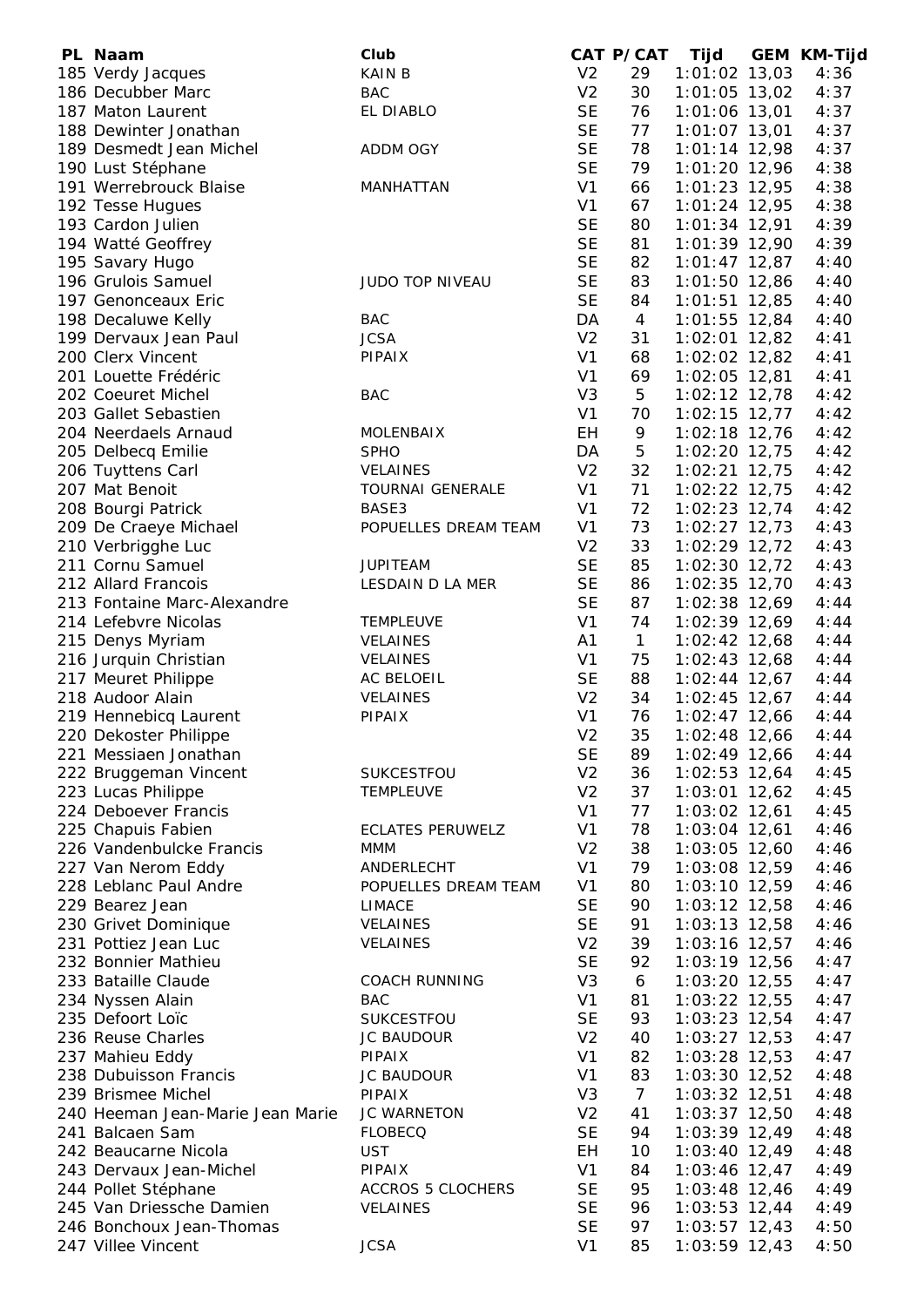| PL Naam                     | Club                     |                | CAT P/CAT      | Tijd            | <b>GEM KM-Tijd</b> |
|-----------------------------|--------------------------|----------------|----------------|-----------------|--------------------|
| 248 Houfflain Raphaël       | PUFF PUFF                | <b>SE</b>      | 98             | $1:04:02$ 12,42 | 4:50               |
| 249 Raviart Philippe        | <b>PIPAIX</b>            | V <sub>1</sub> | 86             | $1:04:08$ 12,40 | 4:50               |
| 250 Decoster Guillaume      |                          | EH             | 11             | $1:04:11$ 12,39 | 4:51               |
| 251 Laurent Nicolas         |                          | V <sub>1</sub> | 87             | $1:04:13$ 12,38 | 4:51               |
| 252 Delval Valentin         |                          | <b>SE</b>      | 99             | $1:04:16$ 12,37 | 4:51               |
| 253 Dereux Eric             |                          | <b>SE</b>      | 100            | $1:04:17$ 12,37 | 4:51               |
| 254 Dubrulle Marc           |                          | V <sub>2</sub> | 42             | $1:04:18$ 12,36 | 4:51               |
| 255 Sartorius Olivier       |                          | <b>SE</b>      | 101            | $1:04:20$ 12,36 | 4:51               |
| 256 Vanoverskelds Dominique |                          | V <sub>1</sub> | 88             | $1:04:22$ 12,35 | 4:51               |
| 257 Billiet Fabrice         | <b>ST SAUVEUR</b>        | V <sub>1</sub> | 89             | $1:04:23$ 12,35 | 4:52               |
| 258 Flamme Kevin            | <b>COACH RUNNING</b>     | <b>SE</b>      | 102            | $1:04:24$ 12,34 | 4:52               |
| 259 Finet Sébastien         |                          | <b>SE</b>      | 103            | $1:04:26$ 12,34 | 4:52               |
| 260 Maertens Sébastien      | PUFF PUFF                | <b>SE</b>      | 104            | $1:04:27$ 12,34 | 4:52               |
| 261 Messiaen Jeremy         |                          | <b>SE</b>      | 105            | $1:04:28$ 12,33 | 4:52               |
| 262 Sevrin Patrick          | <b>JCSA</b>              | V <sub>2</sub> | 43             | $1:04:29$ 12,33 | 4:52               |
| 263 Charles Stéphane        | <b>HERINNES</b>          | <b>SE</b>      | 106            | $1:04:30$ 12,33 | 4:52               |
| 264 Matthys Pascal          |                          | <b>SE</b>      | 107            | $1:04:32$ 12,32 | 4:52               |
| 265 Flameng Laurent         | <b>FLOBECQ</b>           | <b>SE</b>      | 108            | $1:04:40$ 12,29 | 4:53               |
| 266 Nef Ludovic             | <b>JUPITEAM</b>          | <b>SE</b>      | 109            | 1:04:42 12,29   | 4:53               |
| 267 Robin Jean-Christophe   | <b>BERLIERE</b>          | <b>SE</b>      | 110            | $1:04:43$ 12,28 | 4:53               |
| 268 De Rodder Eric          | <b>BAC</b>               | V <sub>2</sub> | 44             | $1:04:44$ 12,28 | 4:53               |
| 269 Balcaen Philippe        | <b>POOOT</b>             | V <sub>2</sub> | 45             | $1:04:45$ 12,28 | 4:53               |
| 270 Moulin Eddy             |                          | V <sub>1</sub> | 90             | $1:04:46$ 12,27 | 4:53               |
| 271 Boucau William          | <b>RHO</b>               | V <sub>1</sub> | 91             | $1:04:47$ 12,27 | 4:53               |
| 272 De Coninck Hubert       | CAP TEAM                 | V <sub>1</sub> | 92             | $1:04:50$ 12,26 | 4:54               |
| 273 Beaucarne Luc           |                          | V <sub>1</sub> | 93             | $1:04:55$ 12,25 | 4:54               |
| 274 Wielemans Daniel        | <b>B BETES DE COURSE</b> | V <sub>1</sub> | 94             | 1:04:56 12,24   | 4:54               |
|                             | ENFER DES COLLINES       | V <sub>2</sub> | 46             |                 | 4:54               |
| 275 Delannoy Vincent        |                          |                |                | $1:05:00$ 12,23 |                    |
| 276 Daels Sebastien         | POPUELLES DREAM TEAM     | <b>SE</b>      | 111            | $1:05:01$ 12,23 | 4:54               |
| 277 Duthoit Benedicte       | <b>HERINNES</b>          | A1             | $\overline{2}$ | $1:05:05$ 12,22 | 4:55               |
| 278 Vandaele Cyprien        | AMIS DU MARDI            | V <sub>1</sub> | 95             | 1:05:07 12,21   | 4:55               |
| 279 Declercq Benoit         | AMIS DU MARDI            | <b>SE</b>      | 112            | 1:05:08 12,21   | 4:55               |
| 280 Pieron Vincent          | <b>ECLATES PERUWELZ</b>  | V <sub>1</sub> | 96             | 1:05:09 12,20   | 4:55               |
| 281 Lesne Benoit            | <b>COACH RUNNING</b>     | V <sub>1</sub> | 97             | $1:05:10$ 12,20 | 4:55               |
| 282 Luchtens Denis          |                          | <b>SE</b>      | 113            | $1:05:11$ 12,20 | 4:55               |
| 283 Cambier Nicolas         |                          | <b>SE</b>      | 114            | $1:05:13$ 12,19 | 4:55               |
| 284 Popeler Vincent         |                          | <b>SE</b>      | 115            | 1:05:14 12,19   | 4:55               |
| 285 Lepoutre Stéphane       |                          | <b>SE</b>      | 116            | $1:05:16$ 12,18 | 4:56               |
| 286 Friquet Jean Noel       | <b>PIPAIX</b>            | V <sub>2</sub> | 47             | $1:05:18$ 12,17 | 4:56               |
| 287 Rustin Jean-Jacques     | AC BELOEIL               | V <sub>1</sub> | 98             | $1:05:19$ 12,17 | 4:56               |
| 288 Descy Francois          | <b>ADJ</b>               | V <sub>2</sub> | 48             | $1:05:20$ 12,17 | 4:56               |
| 289 Al-Saadi Yasmina        | ATH ATHLETISME           | A2             | $\overline{2}$ | $1:05:21$ 12,17 | 4:56               |
| 290 Collie Marie-Jo         | VELAINES                 | A <sub>3</sub> | $\mathbf{1}$   | $1:05:22$ 12,16 | 4:56               |
| 291 Delcambre Philippe      | <b>B BETES DE COURSE</b> | V <sub>1</sub> | 99             | $1:05:24$ 12,16 | 4:56               |
| 292 Cardon Fabrice          |                          | V <sub>1</sub> | 100            | $1:05:26$ 12,15 | 4:56               |
| 293 Frederic Jean Marie     | <b>BAC</b>               | V <sub>1</sub> | 101            | $1:05:33$ 12,13 | 4:57               |
| 294 Letot Freddy            |                          | V <sub>2</sub> | 49             | $1:05:44$ 12,09 | 4:58               |
| 295 Choteau Hugues          | LESDAIN D LA MER         | <b>SE</b>      | 117            | 1:05:45 12,09   | 4:58               |
| 296 Klorek Fabrice          | VELAINES                 | V <sub>1</sub> | 102            | 1:05:49 12,08   | 4:58               |
| 297 Dubois Christian        |                          | V <sub>2</sub> | 50             | 1:05:54 12,06   | 4:58               |
| 298 Verrue Francis          | <b>BAC</b>               | V <sub>3</sub> | 8              | 1:05:56 12,06   | 4:59               |
| 299 Schoonooghe Erwin       | VELAINES                 | V <sub>1</sub> | 103            | $1:06:01$ 12,04 | 4:59               |
| 300 Musumeci Bruno          | <b>JCSA</b>              | V <sub>2</sub> | 51             | $1:06:03$ 12,04 | 4:59               |
| 301 Samain Anthony          |                          | V <sub>1</sub> | 104            | 1:06:04 12,03   | 4:59               |
| 302 Rohart Yannick          | <b>VELAINES</b>          | V <sub>1</sub> | 105            | $1:06:10$ 12,02 | 5:00               |
| 303 Vancaenegem Charlie     |                          | <b>SE</b>      | 118            | 1:06:13 12,01   | 5:00               |
| 304 Fockedey Maxime         | <b>MOLENBAIX</b>         | EH             | 12             | $1:06:14$ 12,00 | 5:00               |
| 305 Schoorens Bruno         | <b>COACH RUNNING</b>     | V <sub>2</sub> | 52             | 1:06:15 12,00   | 5:00               |
| 306 Depelchin Martine       | <b>COACH RUNNING</b>     | A2             | 3              | 1:06:16 12,00   | 5:00               |
| 307 Chambaere Regi          |                          | V <sub>1</sub> | 106            | 1:06:17 11,99   | 5:00               |
| 308 Fontaine Luc            | VELAINES                 | V <sub>2</sub> | 53             | 1:06:18 11,99   | 5:00               |
| 309 Jouret Julien           |                          | <b>SE</b>      | 119            | 1:06:19 11,99   | 5:00               |
| 310 Vanderschueren Guy      |                          | V <sub>1</sub> | 107            | 1:06:20 11,98   | 5:00               |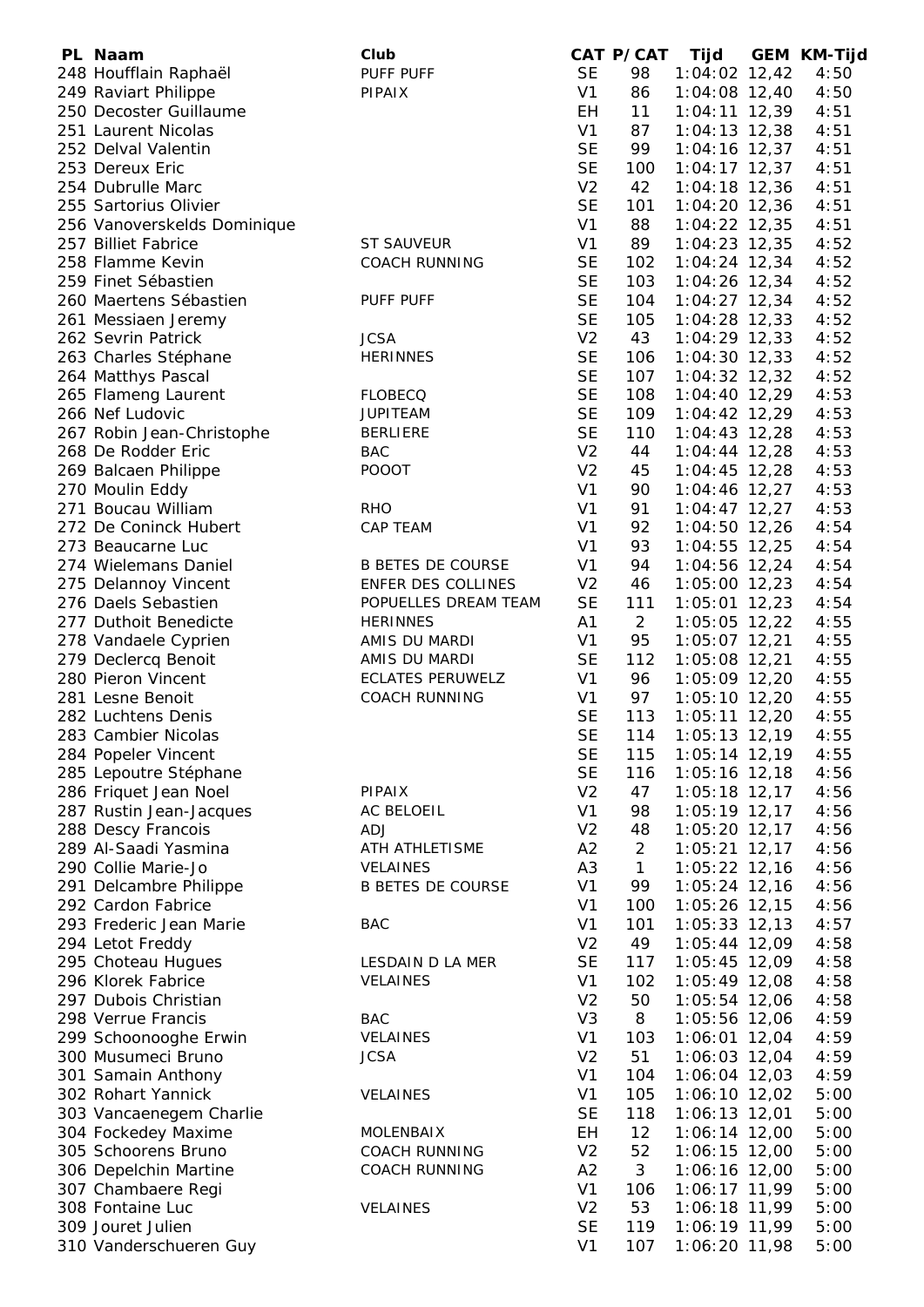| PL Naam                    | Club                    |                | CAT P/CAT      | Tijd            | <b>GEM KM-Tijd</b> |
|----------------------------|-------------------------|----------------|----------------|-----------------|--------------------|
| 311 Longepee Philippe      |                         | V <sub>2</sub> | 54             | 1:06:22 11,98   | 5:01               |
| 312 Brille Christopher     | <b>TEMPLEUVE</b>        | <b>SE</b>      | 120            | $1:06:23$ 11,98 | 5:01               |
| 313 Cambier Serge          | <b>FLOBECQ</b>          | V <sub>2</sub> | 55             | 1:06:26 11,97   | 5:01               |
| 314 Vansingle Thibault     |                         | <b>SE</b>      | 121            | 1:06:27 11,96   | 5:01               |
| 315 Carlier Bruno          | VELAINES                | V <sub>2</sub> | 56             | 1:06:29 11,96   | 5:01               |
| 316 Leveque Sophie         | AC BELOEIL              | A2             | $\overline{4}$ | $1:06:30$ 11,95 | 5:01               |
| 317 Gutierrez Angel        | <b>OBJ</b>              | V <sub>2</sub> | 57             | $1:06:31$ 11,95 | 5:01               |
| 318 Debels Olivier         | <b>ECLA</b>             | V <sub>1</sub> | 108            | 1:06:33 11,95   | 5:01               |
| 319 Sange Dominique        | CARSAT                  | V <sub>1</sub> | 109            | 1:06:34 11,94   | 5:01               |
| 320 Reybroeck Alexandre    | PUFF PUFF               | <b>SE</b>      | 122            | 1:06:35 11,94   | 5:02               |
| 321 Fuccio Patrick         | <b>SPHO</b>             | V <sub>2</sub> | 58             | 1:06:38 11,93   | 5:02               |
| 322 Maes André             | POPUELLES DREAM TEAM    | V <sub>2</sub> | 59             | 1:06:43 11,92   | 5:02               |
| 323 Brogniez Fabrice       | <b>JCSA</b>             | V <sub>2</sub> | 60             | $1:06:45$ 11,91 | 5:02               |
| 324 Haubruge Sebastien     | UN GARS-UNE FILLE       | V <sub>1</sub> | 110            | 1:06:48 11,90   | 5:02               |
| 325 Ramu Annick            | <b>KAIN B</b>           | A2             | 5              | 1:06:50 11,90   | 5:03               |
| 326 Deslee Eric            | <b>KAINB</b>            | V <sub>2</sub> | 61             | 1:06:51 11,89   | 5:03               |
| 327 Barrez Francis         |                         | V <sub>2</sub> | 62             | 1:06:53 11,89   | 5:03               |
| 328 Chevalier Claude       | <b>VELAINES</b>         | V <sub>3</sub> | 9              | $1:07:01$ 11,86 | 5:03               |
| 329 Divita Rocco           | <b>JCSA</b>             | V <sub>3</sub> | 10             | $1:07:02$ 11,86 | 5:04               |
| 330 Monte Jean             | VELAINES                | V <sub>2</sub> | 63             | $1:07:05$ 11,85 | 5:04               |
| 331 Fontaine Martin        |                         | EH             | 13             | $1:07:16$ 11,82 | 5:05               |
| 332 Cousse Benoit          | <b>VELAINES</b>         | <b>EH</b>      | 14             | 1:07:20 11,81   | 5:05               |
| 333 Caby Bernard           | <b>JCSA</b>             | V <sub>2</sub> | 64             | $1:07:21$ 11,80 | 5:05               |
| 334 Parys Walter           |                         | V <sub>3</sub> | 11             | 1:07:22 11,80   | 5:05               |
| 335 Meurisse Jean          | <b>SPHO</b>             | V <sub>2</sub> | 65             | $1:07:24$ 11,80 | 5:05               |
| 336 Bot Jean Luc           | <b>ECLA</b>             | V <sub>2</sub> | 66             | 1:07:36 11,76   | 5:06               |
| 337 Fortun Joffrey         | <b>TRIGT</b>            | <b>SE</b>      | 123            | $1:07:39$ 11,75 | 5:06               |
| 338 Dogot Bernard          | <b>ADJ</b>              | V <sub>2</sub> | 67             | $1:07:43$ 11,74 | 5:07               |
| 339 Godefridi Thierry      |                         | V <sub>3</sub> | 12             | $1:07:44$ 11,74 | 5:07               |
| 340 Christiaens Xavier     | <b>TOURNAI GENERALE</b> | V <sub>1</sub> | 111            | 1:07:46 11,73   | 5:07               |
| 341 Deboever Guillaume     |                         | EH             | 15             | $1:07:47$ 11,73 | 5:07               |
| 342 Sabus Michael          |                         | <b>SE</b>      | 124            | 1:07:55 11,71   | 5:08               |
| 343 Vincent Olivier        | <b>RS TEAM</b>          | <b>SE</b>      | 125            | $1:07:58$ 11,70 | 5:08               |
| 344 Platteau Olivier       | ADDM OGY                | V <sub>1</sub> | 112            | $1:08:07$ 11,67 | 5:08               |
| 345 Ergo Philippe          | <b>HERINNES</b>         | V <sub>1</sub> | 113            | $1:08:08$ 11,67 | 5:09               |
| 346 Delmeulle Michel       |                         | <b>SE</b>      | 126            | 1:08:10 11,66   | 5:09               |
| 347 Masquilier Sara        |                         | A1             | 3              | 1:08:14 11,65   | 5:09               |
| 348 Vantrimpont Laurent    |                         | <b>SE</b>      | 127            | 1:08:16 11,65   | 5:09               |
| 349 Deprey Michel          |                         | V <sub>2</sub> | 68             | $1:08:20$ 11,63 | 5:09               |
| 350 Deboever Bernard       |                         | V <sub>1</sub> | 114            | $1:08:21$ 11,63 | 5:10               |
| 351 Verrellen Stéphane     | ET ENGHIEN              | V <sub>1</sub> | 115            | 1:08:22 11,63   | 5:10               |
| 352 Marquant Nicolas       |                         | <b>SE</b>      | 128            | $1:08:27$ 11,61 | 5:10               |
| 353 Delonville Daniel      | <b>VELAINES</b>         | V <sub>3</sub> | 13             | 1:08:30 11,61   | 5:10               |
| 354 Martens Anja           |                         | A1             | 4              | 1:08:31 11,60   | 5:10               |
| 355 Vandercam Perrine      |                         | DA             | 6              | 1:08:33 11,60   | 5:10               |
| 356 Parent Sabine          | <b>LIMACE</b>           | A1             | 5              | 1:08:34 11,59   | 5:10               |
| 357 Decornet Xavier        | <b>KAIN B</b>           | V <sub>1</sub> | 116            | $1:08:35$ 11,59 | 5:11               |
| 358 Deconinck Jean Marie   | TORTUES MESLINOISES     | V <sub>2</sub> | 69             | 1:08:36 11,59   | 5:11               |
| 359 Cochez Baptiste        | <b>KAIN B</b>           | <b>SE</b>      | 129            | $1:08:37$ 11,59 | 5:11               |
| 360 Paternostre Laurent    | ATH                     | V <sub>1</sub> | 117            | 1:08:39 11,58   | 5:11               |
| 361 Clement Georges        | <b>PIPAIX</b>           | <b>SE</b>      | 130            | $1:08:45$ 11,56 | 5:11               |
| 362 Hautecoeur Laurent     | <b>LBBH GROUP</b>       | V <sub>1</sub> | 118            | 1:08:46 11,56   | 5:11               |
| 363 Desablens Gauthier     |                         | <b>SE</b>      | 131            | 1:08:48 11,56   | 5:12               |
| 364 Santy Rudy             | <b>COACH RUNNING</b>    | V <sub>1</sub> | 119            | 1:08:49 11,55   | 5:12               |
| 365 Vandenhoven Antoine    | <b>JFL TEAM</b>         | <b>SE</b>      | 132            | 1:08:50 11,55   | 5:12               |
| 366 Delrue Maxence         |                         | <b>SE</b>      | 133            | 1:08:51 11,55   | 5:12               |
| 367 Bourghelle Dominique   | <b>ECLA LANDAS</b>      | V <sub>2</sub> | 70             | $1:08:52$ 11,54 | 5:12               |
| 368 Bruneau Chantal        | <b>PIPAIX</b>           | A2             | 6              | $1:08:53$ 11,54 | 5:12               |
| 369 Cambrai Christine      | <b>ECLATES PERUWELZ</b> | A1             | 6              | $1:08:54$ 11,54 | 5:12               |
| 370 D Hulster Jean Pierre  | <b>FLOBECQ</b>          | V <sub>2</sub> | 71             | 1:08:55 11,54   | 5:12               |
| 371 Delbroeck Quentin      |                         | <b>EH</b>      | 16             | $1:08:57$ 11,53 | 5:12               |
| 372 Pawlowski Jean-Patrick | <b>ECLATES PERUWELZ</b> | V <sub>2</sub> | 72             | 1:08:58 11,53   | 5:12               |
| 373 Cambier David          |                         | V <sub>1</sub> | 120            | 1:09:00 11,52   | 5:12               |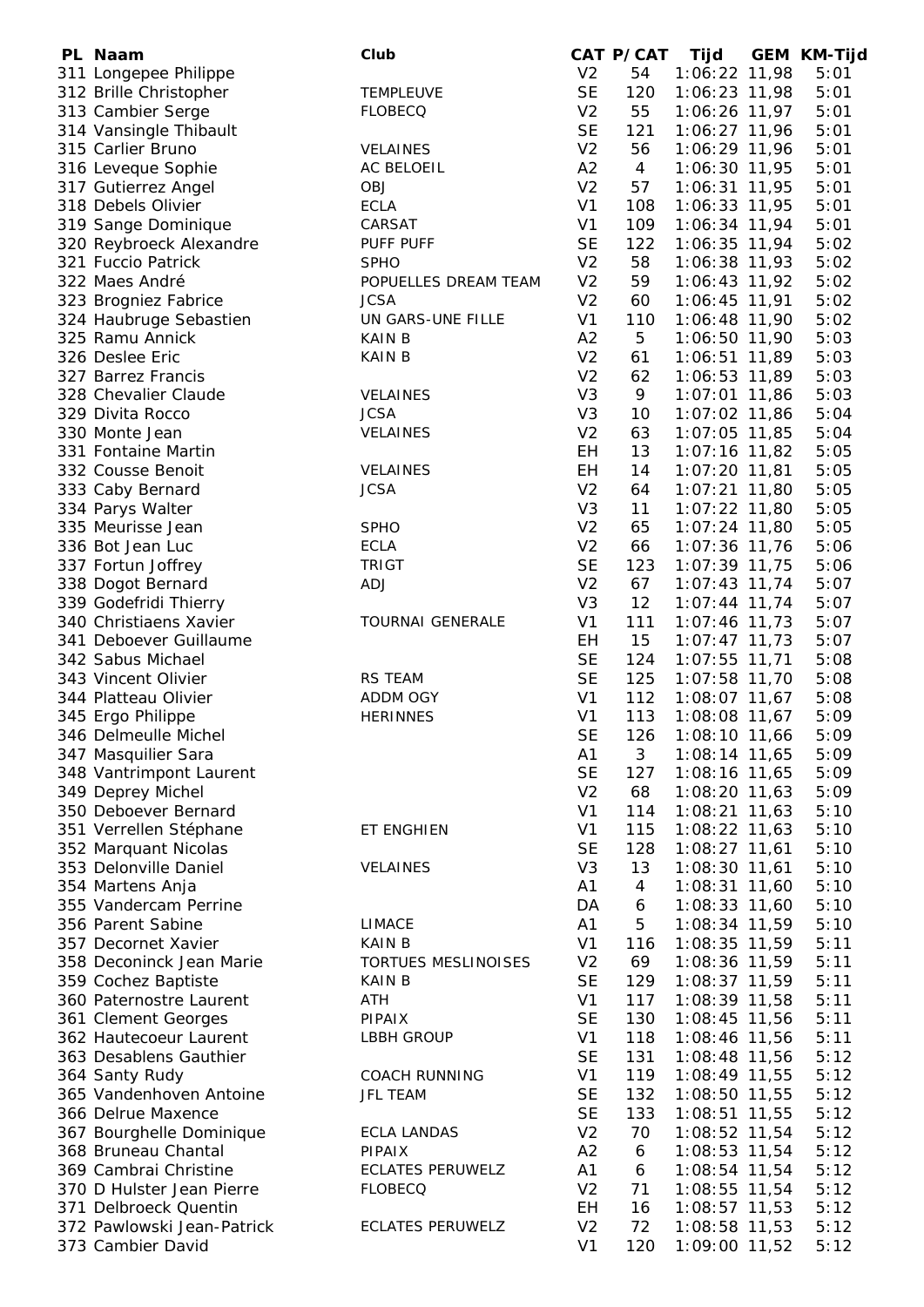| PL Naam                      | Club                     |                | CAT P/CAT       | Tijd            | <b>GEM KM-Tijd</b> |
|------------------------------|--------------------------|----------------|-----------------|-----------------|--------------------|
| 374 Luchtens Michel          |                          | V <sub>1</sub> | 121             | 1:09:09 11,50   | 5:13               |
| 375 Carpentier Joel          | <b>VELAINES</b>          | V <sub>2</sub> | 73              | 1:09:13 11,49   | 5:13               |
| 376 Delcour Nelly            | <b>SPHO</b>              | A2             | $7\overline{ }$ | $1:09:17$ 11,47 | 5:14               |
| 377 Dezeque Dominique        | <b>JCSA</b>              | V <sub>1</sub> | 122             | $1:09:19$ 11,47 | 5:14               |
| 378 Bernard Jacques          |                          | V <sub>2</sub> | 74              | 1:09:20 11,47   | 5:14               |
| 379 Odent Stéphane           |                          | V <sub>1</sub> | 123             | 1:09:21 11,46   | 5:14               |
| 380 Carbonnelle Augustin     |                          | <b>EH</b>      | 17              | 1:09:23 11,46   | 5:14               |
| 381 Michel Jacques           |                          | V <sub>2</sub> | 75              | $1:09:30$ 11,44 | 5:15               |
| 382 Vilain Vincent           | <b>BAC</b>               | <b>SE</b>      | 134             | $1:09:32$ 11,43 | 5:15               |
| 383 Quintin Pierre           | <b>BAC</b>               | V <sub>2</sub> | 76              | 1:09:36 11,42   | 5:15               |
| 384 Salome Michel            | <b>ACCROS 5 CLOCHERS</b> | V <sub>1</sub> | 124             | $1:09:40$ 11,41 | 5:15               |
| 385 Deveux Stephane          |                          | <b>SE</b>      | 135             | $1:09:41$ 11,41 | 5:16               |
| 386 Seynaeve Serge           | <b>MMM</b>               | V <sub>2</sub> | 77              | $1:09:51$ 11,38 | 5:16               |
| 387 Raviart Flavie           | PIPAIX                   | ED             | $\mathbf{1}$    | $1:10:00$ 11,36 | 5:17               |
| 388 Deberdt Dany             | <b>JCSA</b>              | V <sub>3</sub> | 14              | 1:10:07 11,34   | 5:18               |
| 389 Leclercq Nancy           | <b>KAIN B</b>            | A2             | 8               | $1:10:09$ 11,33 | 5:18               |
| 390 Lefebvre Norbert         | <b>VELAINES</b>          | V <sub>1</sub> | 125             | $1:10:10$ 11,33 | 5:18               |
| 391 Juchtmans Pierre         | <b>ECLATES PERUWELZ</b>  | V <sub>2</sub> | 78              | $1:10:11$ 11,33 | 5:18               |
| 392 Desmette Christophe      |                          | V <sub>1</sub> | 126             | $1:10:14$ 11,32 | 5:18               |
| 393 Bekers Noel              | ADDM OGY                 | V <sub>3</sub> | 15              | $1:10:18$ 11,31 | 5:18               |
| 394 Pluquet Marc             | RUS HERSEAUX             | V <sub>2</sub> | 79              | 1:10:20 11,30   | 5:18               |
| 395 Zenner Eric              |                          | V <sub>1</sub> | 127             | 1:10:23 11,30   | 5:19               |
| 396 Manteau Guillaume        |                          | <b>SE</b>      | 136             | 1:10:29 11,28   | 5:19               |
| 397 Carlier Robert           | <b>PRFM</b>              | V <sub>2</sub> | 80              | $1:10:32$ 11,27 | 5:19               |
| 398 Verhaeghe Virginie       |                          | A1             | $7\overline{ }$ | $1:10:34$ 11,27 | 5:20               |
| 399 Ladent Frédéric          |                          | V <sub>2</sub> | 81              | 1:10:36 11,26   | 5:20               |
| 400 Coeuret Laurent          | <b>BAC</b>               | <b>SE</b>      | 137             | $1:10:41$ 11,25 | 5:20               |
| 401 Carlier Jean Marie       | <b>JCSA</b>              | V <sub>2</sub> | 82              | 1:10:48 11,23   | 5:21               |
| 402 Vansteenbrugge Dominique | <b>HERINNES</b>          | A1             | 8               | $1:10:49$ 11,23 | 5:21               |
| 403 Vancaenegem Valentin     |                          | <b>SE</b>      | 138             | $1:10:51$ 11,22 | 5:21               |
| 404 Stassen Pierre           | <b>TOURNAI GENERALE</b>  | <b>SE</b>      | 139             | $1:10:53$ 11,22 | 5:21               |
| 405 Olivier Vincent          | <b>TOURNAI GENERALE</b>  | V <sub>1</sub> | 128             | $1:10:54$ 11,21 | 5:21               |
| 406 Leconte Simon            | ENFER DES COLLINES       | <b>SE</b>      | 140             | $1:10:55$ 11,21 | 5:21               |
| 407 Willocq Cyrille          | <b>ALISON</b>            | <b>SE</b>      | 141             | 1:10:56 11,21   | 5:21               |
| 408 Devaere Marine           |                          | DA             | $\overline{7}$  | 1:10:58 11,20   | 5:21               |
| 409 Vanhoutte Agathe         |                          | A1             | 9               | 1:11:00 11,20   | 5:22               |
| 410 Spanneut Sebastien       | <b>BAC</b>               | V <sub>1</sub> | 129             | 1:11:04 11,19   | 5:22               |
| 411 Dufour Line              | VELAINES                 | A2             | 9               | $1:11:05$ 11,18 | 5:22               |
| 412 Menart Cedric            | <b>BAC</b>               | <b>SE</b>      | 142             | $1:11:08$ 11,18 | 5:22               |
| 413 Denooz Virginie          |                          | DA             | 8               | $1:11:14$ 11,16 | 5:23               |
| 414 Vanderhaegen Jacques     | <b>VELAINES</b>          | V <sub>2</sub> | 83              | $1:11:15$ 11,16 | 5:23               |
| 415 Duc Eric                 | <b>JCSA</b>              | V <sub>1</sub> | 130             | $1:11:16$ 11,16 | 5:23               |
| 416 Noullet Claude           | <b>BERLIERE</b>          | V <sub>3</sub> | 16              | $1:11:17$ 11,15 | 5:23               |
| 417 Bultot Jean Marie        | MAHYMOBILE               | V <sub>3</sub> | 17              | $1:11:19$ 11,15 | 5:23               |
| 418 Gosseye Frederic         | <b>FASSA BORTOLO</b>     | <b>SE</b>      | 143             | $1:11:24$ 11,13 | 5:23               |
| 419 Stragier Rudy            |                          | <b>SE</b>      | 144             | $1:11:25$ 11,13 | 5:23               |
| 420 Meurist Joel             | <b>BAC</b>               | V <sub>1</sub> | 131             | $1:11:26$ 11,13 | 5:23               |
| 421 Verbanck Josiane         | JC ERWETEGEM             | A <sub>3</sub> | $\overline{2}$  | $1:11:31$ 11,12 | 5:24               |
| 422 Noulet Alison            | <b>ALISON</b>            | DA             | 9               | $1:11:35$ 11,11 | 5:24               |
| 423 Fostroy Marie-Christiane | <b>PRFM</b>              | A <sub>3</sub> | 3               | $1:11:41$ 11,09 | 5:25               |
| 424 Malghem Christophe       |                          | V <sub>1</sub> | 132             | $1:11:46$ 11,08 | 5:25               |
| 425 Delacenserie Carine      |                          | A <sub>1</sub> | 10              | $1:11:51$ 11,06 | 5:25               |
| 426 Evrard Fabienne          |                          | A2             | 10              | $1:11:53$ 11,06 | 5:26               |
| 427 Portante Frederic        | <b>SPHO</b>              | <b>SE</b>      | 145             | 1:11:54 11,06   | 5:26               |
| 428 Montegnies Jean Jacques  | PUFF PUFF                | V <sub>2</sub> | 84              | $1:11:57$ 11,05 | 5:26               |
| 429 Dereux Francis           | <b>BERLIERE</b>          | V <sub>3</sub> | 18              | 1:12:02 11,04   | 5:26               |
| 430 Hernou Marc              |                          | V <sub>2</sub> | 85              | $1:12:04$ 11,03 | 5:26               |
| 431 Wauquiez Bernard         | <b>BAC</b>               | V <sub>3</sub> | 19              | $1:12:05$ 11,03 | 5:26               |
| 432 Verbrugghe Bernard       | MMM                      | V <sub>3</sub> | 20              | $1:12:12$ 11,01 | 5:27               |
| 433 Cuvelier Francis         | VELAINES                 | V <sub>2</sub> | 86              | $1:12:14$ 11,01 | 5:27               |
| 434 Duthy Andre              |                          | V <sub>1</sub> | 133             | $1:12:35$ 10,95 | 5:29               |
| 435 Vangheluwe Patrick       | VELAINES                 | V <sub>2</sub> | 87              | 1:12:36 10,95   | 5:29               |
| 436 Mestdagh Stéphane        |                          | <b>SE</b>      | 146             | 1:12:45 10,93   | 5:29               |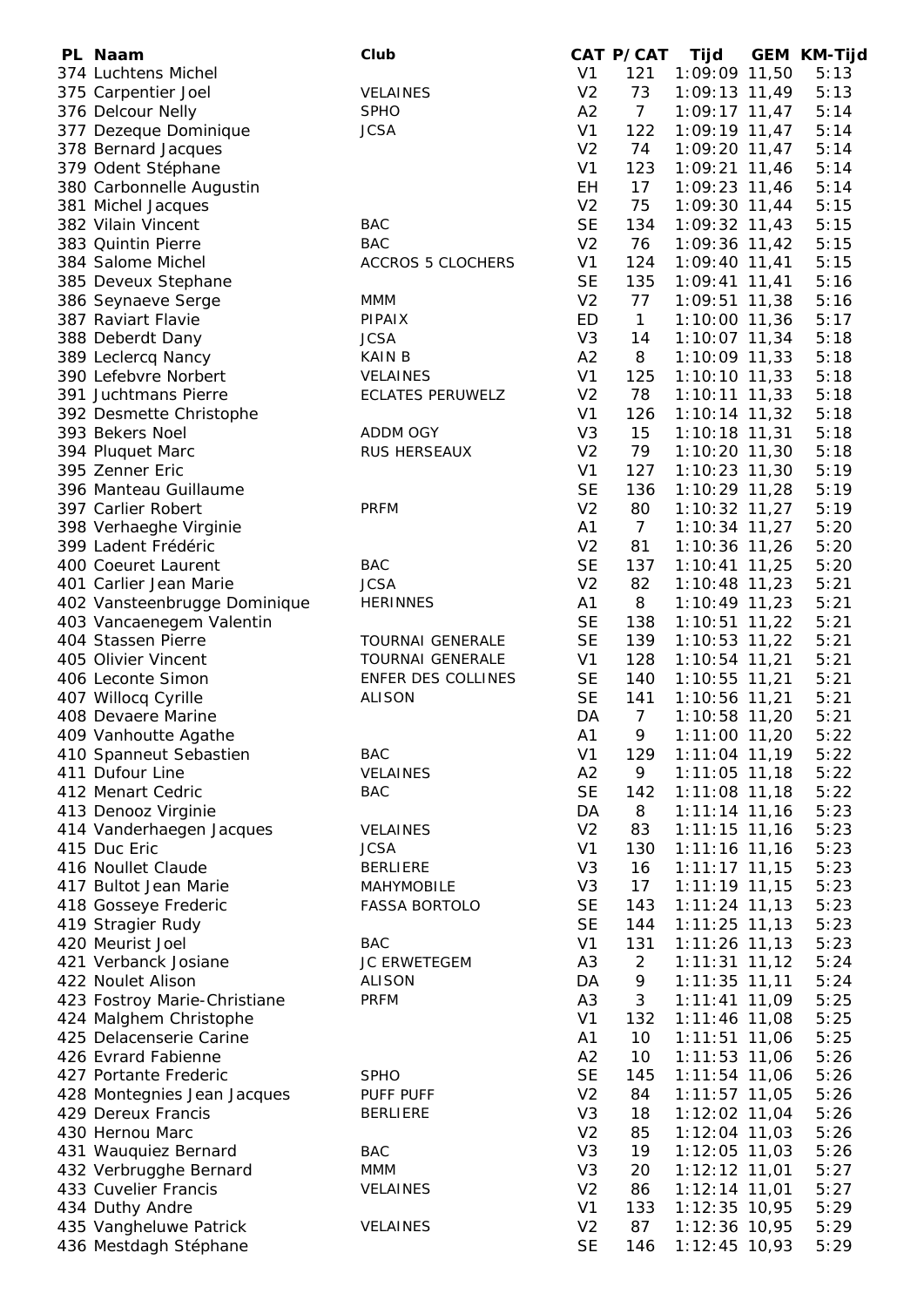| PL Naam                       | Club                     |                | CAT P/CAT      | Tijd            | <b>GEM KM-Tijd</b> |
|-------------------------------|--------------------------|----------------|----------------|-----------------|--------------------|
| 437 Maes Ronald               |                          | V <sub>2</sub> | 88             | 1:12:55 10,90   | 5:30               |
| 438 Helin Michel              |                          | V <sub>2</sub> | 89             | 1:12:59 10,89   | 5:30               |
| 439 Nicolas Marc-Alfred       |                          | <b>SE</b>      | 147            | 1:13:03 10,88   | 5:31               |
| 440 Dieryck Pascale           | <b>JC WARNETON</b>       | A1             | 11             | 1:13:06 10,88   | 5:31               |
| 441 Louvieaux Damien          | <b>KAIN B</b>            | V <sub>1</sub> | 134            | 1:13:07 10,87   | 5:31               |
| 442 Delbecke Pascal           |                          | V <sub>2</sub> | 90             | $1:13:15$ 10,85 | 5:32               |
| 443 Delcourt Patrice          |                          | V <sub>2</sub> | 91             | 1:13:16 10,85   | 5:32               |
| 444 Musitelli Angèle          |                          | A1             | 12             | $1:13:17$ 10,85 | 5:32               |
| 445 Bernard Cécile            | <b>TDT</b>               | A <sub>1</sub> | 13             | $1:13:18$ 10,85 | 5:32               |
| 446 Beck Jacques              | LESDAIN D LA MER         | V <sub>1</sub> | 135            | $1:13:19$ 10,84 | 5:32               |
| 447 Dogot Pierre              | <b>ADJ</b>               | V <sub>2</sub> | 92             | $1:13:21$ 10,84 | 5:32               |
| 448 Casier Ariane             | <b>SPHO</b>              | A <sub>3</sub> | $\overline{4}$ | $1:13:25$ 10,83 | 5:32               |
| 449 Bonnet Dorothee           | <b>PRFM</b>              | A2             | 11             | $1:13:31$ 10,81 | 5:33               |
| 450 Hempte Sylvie             | <b>VELAINES</b>          | A2             | 12             | $1:13:33$ 10,81 | 5:33               |
| 451 Weytsman Céline           | <b>COACH RUNNING</b>     | DA             | 10             | $1:13:34$ 10,81 | 5:33               |
| 452 Dubois Jean Marie         | <b>JCSA</b>              | V <sub>2</sub> | 93             | $1:13:41$ 10,79 | 5:34               |
| 453 Moutury Coralie           |                          | A1             | 14             | $1:14:00$ 10,74 | 5:35               |
| 454 Galand Amelie             |                          | DA             | 11             | $1:14:01$ 10,74 | 5:35               |
| 455 Pennequin Sacha           | <b>SPHO</b>              | <b>SE</b>      | 148            | $1:14:07$ 10,73 | 5:36               |
| 456 Vilain Andre              | <b>BAC</b>               | V <sub>2</sub> | 94             | $1:14:11$ 10,72 | 5:36               |
| 457 Murenu Consuela           | ADDM OGY                 | DA             | 12             | 1:14:19 10,70   | 5:37               |
| 458 Gobert Thomas             |                          | <b>SE</b>      | 149            | $1:14:22$ 10,69 | 5:37               |
| 459 Orlandi Jean-Marie        | <b>TEMPLEUVE</b>         | V <sub>3</sub> | 21             | $1:14:26$ 10,68 | 5:37               |
| 460 Lamarche Olivier          | <b>FAW</b>               | V <sub>1</sub> | 136            | 1:14:28 10,68   | 5:37               |
| 461 Lust Eric                 |                          | V <sub>1</sub> | 137            | $1:14:29$ 10,67 | 5:37               |
| 462 Putman Steve              |                          | <b>SE</b>      | 150            | $1:14:30$ 10,67 | 5:37               |
| 463 Cappon Bernard            |                          | V <sub>3</sub> | 22             | $1:14:36$ 10,66 | 5:38               |
| 464 Giacomello Norge          | ROAD RUNNING TOURNAI     | V <sub>1</sub> | 138            | 1:14:39 10,65   | 5:38               |
| 465 Beukenne Jacky            | <b>ECLA LANDAS</b>       | V <sub>3</sub> | 23             | $1:14:41$ 10,64 | 5:38               |
| 466 Brenin Jonathan           | <b>PSG</b>               | <b>SE</b>      | 151            | $1:14:42$ 10,64 | 5:38               |
| 467 De Vos Patrice            |                          | V <sub>2</sub> | 95             | $1:14:44$ 10,64 | 5:38               |
| 468 Vandewiele Frédéric       |                          | V <sub>1</sub> | 139            | 1:14:50 10,62   | 5:39               |
| 469 Cochez Jean Albert        | <b>KAINB</b>             | V <sub>2</sub> | 96             | $1:14:51$ 10,62 | 5:39               |
| 470 Masure Michael            |                          | <b>SE</b>      | 152            | $1:14:52$ 10,62 | 5:39               |
| 471 Tortora Benoit            |                          | <b>SE</b>      | 153            | $1:14:55$ 10,61 | 5:39               |
| 472 Froidure Nadine           |                          | A2             | 13             | $1:14:57$ 10,61 | 5:39               |
| 473 Bachelard Alexandre       |                          | <b>SE</b>      | 154            | 1:15:06 10,59   | 5:40               |
| 474 Montignie Jean Jacques    | <b>HERINNES</b>          | V <sub>1</sub> | 140            | $1:15:14$ 10,57 | 5:41               |
| 475 Lin Etienne               | <b>VELAINES</b>          | <b>SE</b>      | 155            | $1:15:15$ 10,56 | 5:41               |
| 476 Vannieuwenhuyse Françoise |                          | A <sub>1</sub> | 15             | $1:15:18$ 10,56 | 5:41               |
| 477 Picron Olivier            | <b>SPHO</b>              | V <sub>1</sub> | 141            | 1:15:22 10,55   | 5:41               |
| 478 Dumortier Jules           | <b>BAC</b>               | V <sub>4</sub> | $\mathbf{1}$   | 1:15:25 10,54   | 5:42               |
| 479 Bayart Christine          |                          | A <sub>2</sub> | 14             | 1:15:34 10,52   | 5:42               |
| 480 Baudry Jean Pierre        | <b>KAINB</b>             | V <sub>1</sub> | 142            | 1:15:38 10,51   | 5:42               |
| 481 Leclercq Michel           | <b>CAP TEAM</b>          | V <sub>3</sub> | 24             | $1:15:40$ 10,51 | 5:43               |
| 482 Tesse Gaëlle              | <b>COACH RUNNING</b>     | A1             | 16             | $1:15:48$ 10,49 | 5:43               |
| 483 Bequet Yannick            | <b>BERLIERE</b>          | A1             | 17             | $1:15:59$ 10,46 | 5:44               |
| 484 Marquant Thierry          | <b>HERINNES</b>          | V <sub>1</sub> | 143            | $1:16:05$ 10,45 | 5:45               |
| 485 Dervaux Thibaut           |                          | EH             | 18             | $1:16:21$ 10,41 | 5:46               |
| 486 Sadoine Yves              | <b>VELAINES</b>          | V <sub>2</sub> | 97             | $1:16:22$ 10,41 | 5:46               |
| 487 Velghe Stéphane           | <b>B BETES DE COURSE</b> | V <sub>2</sub> | 98             | $1:16:24$ 10,41 | 5:46               |
| 488 Pierquin Sabine           | <b>HERINNES</b>          | A2             | 15             | $1:16:30$ 10,39 | 5:46               |
| 489 Hourez Nathalie           |                          | A <sub>1</sub> | 18             | $1:16:36$ 10,38 | 5:47               |
| 490 Delrue Sofie              |                          | A <sub>1</sub> | 19             | $1:16:37$ 10,38 | 5:47               |
| 491 Surquin Frederic          | <b>ZP TOURNAISIS</b>     | V <sub>1</sub> | 144            | $1:17:02$ 10,32 | 5:49               |
| 492 Groothaerd Philippe       | <b>WARNETON</b>          | V <sub>2</sub> | 99             | $1:17:03$ 10,32 | 5:49               |
| 493 Peutte Sylvie             | VELAINES                 | A1             | 20             | $1:17:06$ 10,31 | 5:49               |
| 494 Kouhou Hassan             | <b>JCSA</b>              | V <sub>2</sub> | 100            | $1:17:18$ 10,28 | 5:50               |
| 495 Defoirdt Stefaan          |                          | V <sub>2</sub> | 101            | $1:17:27$ 10,26 | 5:51               |
| 496 Thaon Michelle            | <b>ECLATES PERUWELZ</b>  | A2             | 16             | $1:17:34$ 10,25 | 5:51               |
| 497 Depelchin Daniel          | <b>BAC</b>               | V <sub>2</sub> | 102            | $1:17:50$ 10,21 | 5:52               |
| 498 Dachy Jean Paul           | <b>KAIN B</b>            | V <sub>3</sub> | 25             | 1:17:53 10,21   | 5:53               |
| 499 Leplae Jean Yves          | <b>FLOC</b>              | V <sub>2</sub> | 103            | $1:17:57$ 10,20 | 5:53               |
|                               |                          |                |                |                 |                    |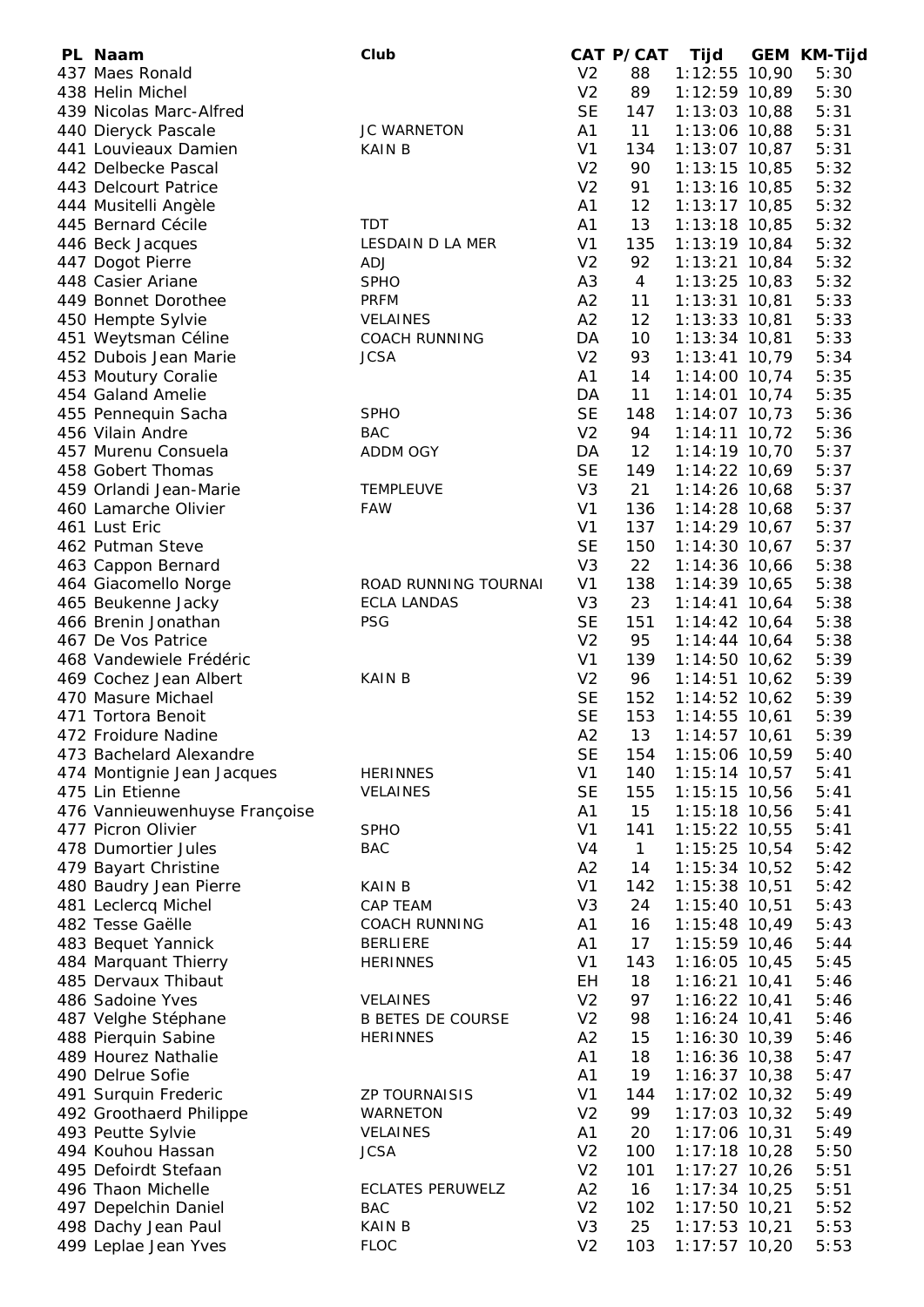| PL Naam                       | Club                       |                | CAT P/CAT | Tijd            |      | <b>GEM KM-Tijd</b> |
|-------------------------------|----------------------------|----------------|-----------|-----------------|------|--------------------|
| 500 Wannez Virginie           |                            | A <sub>1</sub> | 21        | $1:17:59$ 10,19 |      | 5:53               |
| 501 Helin Veronique           |                            | A2             | 17        | $1:18:00$ 10,19 |      | 5:53               |
| 502 Dumont Mathieu            |                            | <b>SE</b>      | 156       | $1:18:08$ 10,17 |      | 5:54               |
| 503 Giacomello Oreste         | ROAD RUNNING TOURNAI       | V <sub>2</sub> | 104       | $1:18:10$ 10,17 |      | 5:54               |
| 504 Dendauw Adrien            | <b>HERINNES</b>            | V <sub>2</sub> | 105       | $1:18:12$ 10,17 |      | 5:54               |
| 505 Duquesnes Francoise       | <b>VELAINES</b>            | A2             | 18        | $1:18:14$ 10,16 |      | 5:54               |
| 506 Frederic Marie-Chantal    | <b>VELAINES</b>            | A2             | 19        | $1:18:20$ 10,15 |      | 5:55               |
| 507 De Neve Chantal           | <b>ST SAUVEUR</b>          | A2             | 20        | $1:18:22$ 10,14 |      | 5:55               |
| 508 Gonton Delphine           |                            | DA             | 13        | $1:18:25$ 10,14 |      | 5:55               |
| 509 Funduk Stéphanie          |                            | A1             | 22        | 1:18:36 10,11   |      | 5:56               |
| 510 Desmont Catherine         | UN GARS-UNE FILLE          | A1             | 23        | 1:18:49 10,09   |      | 5:57               |
| 511 Clinquart Jean Christophe | ROAD RUNNING TOURNAI       | <b>SE</b>      | 157       | 1:19:06 10,05   |      | 5:58               |
| 512 Dutilleul Anne Marie      | <b>VELAINES</b>            | A <sub>3</sub> | 5         | $1:19:14$ 10,03 |      | 5:59               |
| 513 Van-Landewick Jacqueline  | ANDERLECHT                 | A2             | 21        | $1:19:40$ 9,98  |      | 6:01               |
| 514 Faux Julie                |                            | DA             | 14        | 1:19:45         | 9,97 | 6:01               |
| 515 Faux Daniel               |                            | V <sub>2</sub> | 106       | 1:19:46         | 9,97 | 6:01               |
| 516 Dubart Jean Luc           | <b>VELAINES</b>            | V <sub>2</sub> | 107       | 1:19:47         | 9,96 | 6:01               |
| 517 Dumortier Marie           | SUKCESTFOU                 | DA             | 15        | 1:19:50         | 9,96 | 6:02               |
| 518 Potar Sylvia              | SUKCESTFOU                 | A1             | 24        | 1:19:51         | 9,96 | 6:02               |
| 519 Mol Alain                 | SUKCESTFOU                 | V <sub>2</sub> | 108       | 1:19:53         | 9,95 | 6:02               |
| 520 Cousin Olivier            | SUKCESTFOU                 | V <sub>1</sub> | 145       | 1:19:56         | 9,95 | 6:02               |
| 521 Vandermeiren Geraldine    | PUFF PUFF                  | DA             | 16        | 1:20:16         | 9,90 | 6:03               |
| 522 Carton Nicolas            | <b>HERINNES</b>            | <b>SE</b>      | 158       | 1:21:22         | 9,77 | 6:08               |
| 523 Berton Andre              | <b>PRFM</b>                | V <sub>3</sub> | 26        | 1:21:27         | 9,76 | 6:09               |
| 524 Malice Barbara            | <b>LIMACE</b>              | A <sub>1</sub> | 25        | 1:21:40         | 9,73 | 6:10               |
| 525 Gosselin Axel             | ADDM OGY                   | V <sub>1</sub> | 146       | 1:21:44         | 9,73 | 6:10               |
| 526 Frique Emilie             |                            | DA             | 17        | 1:21:50         | 9,71 | 6:11               |
| 527 Becquaert Eddy            | <b>NEOS HEULE</b>          | V <sub>3</sub> | 27        | 1:21:51         | 9,71 | 6:11               |
| 528 Kint Vanessa              |                            | A <sub>1</sub> | 26        | 1:21:54         | 9,71 | 6:11               |
| 529 Waucquez Alain            | TDT                        | V <sub>1</sub> | 147       | $1:22:10$ 9,68  |      | 6:12               |
| 530 Bogaert Catherine         | <b>KAINB</b>               | A2             | 22        | 1:22:16         | 9,66 | 6:13               |
| 531 Francois Jose             | VELAINES                   | V <sub>2</sub> | 109       | $1:22:17$ 9,66  |      | 6:13               |
| 532 Bernard Denis             | <b>MOLENBAIX</b>           | <b>SE</b>      | 159       | 1:22:50         | 9,60 | 6:15               |
| 533 Werbrouck Laurent         |                            | <b>SE</b>      | 160       | $1:22:58$ 9,58  |      | 6:16               |
| 534 Monniez Thomas            |                            | EH             | 19        | 1:23:01         | 9,58 | 6:16               |
| 535 Derasse Edouard           |                            | EН             | 20        | 1:23:47         | 9,49 | 6:19               |
| 536 Hamdoun Laura             | <b>B BETES DE COURSE</b>   | DA             | 18        | $1:23:54$ 9,48  |      | 6:20               |
| 537 Galant Jean Marie         | TORTUES MESLINOISES        | V <sub>3</sub> | 28        | 1:24:25         | 9,42 | 6:22               |
| 538 Torfs Christine           | <b>DEFI 666</b>            | A <sub>3</sub> | 6         | 1:24:40         | 9,39 | 6:23               |
| 539 Rosez Virginie            |                            | DA             | 19        | 1:25:01         | 9,35 | 6:25               |
| 540 Gouranna Marie Fabiola    | <b>VELAINES</b>            | A1             | 27        | 1:25:03         | 9,35 | 6:25               |
| 541 Laloi Francoise           | <b>ECLA</b>                | A2             | 23        | 1:25:12         | 9,33 | 6:26               |
| 542 Bernus Philippe           | <b>KAINB</b>               | V <sub>2</sub> | 110       | 1:26:14         | 9,22 | 6:30               |
| 543 Bernus Pol Andre          | <b>KAINB</b>               | V <sub>2</sub> | 111       | 1:26:15         | 9,22 | 6:31               |
| 544 Vanderschueren Maryse     |                            | A2             | 24        | 1:26:37         | 9,18 | 6:32               |
| 545 Berton Aurélie            | SUKCESTFOU                 | DA             | 20        | 1:26:59         | 9,14 | 6:34               |
| 546 Depauw Fabienne           | MAISON DU BIEN ETRE        | A2             | 25        | 1:27:06         | 9,13 | 6:34               |
| 547 Desprez Gregory           | MAISON DU BIEN ETRE        | <b>SE</b>      | 161       | 1:27:07         | 9,13 | 6:34               |
| 548 Cousse Christophe         | <b>VELAINES</b>            | V <sub>1</sub> | 148       | 1:27:31         | 9,08 | 6:36               |
| 549 Van Coppenolle Guillaume  |                            | <b>SE</b>      | 162       | 1:28:07         | 9,02 | 6:39               |
| 550 Detez Michel              | AC BELOEIL                 | V <sub>3</sub> | 29        | 1:28:10         | 9,02 | 6:39               |
| 551 Landrieu Bruno            |                            | V <sub>2</sub> | 112       | 1:28:26         | 8,99 | 6:40               |
| 552 Depoortere Dorothée       |                            | A1             | 28        | 1:30:05         | 8,83 | 6:48               |
| 553 Malfrere Fabrice          | <b>ECLATES PERUWELZ</b>    | <b>SE</b>      | 163       | 1:30:46         | 8,76 | 6:51               |
| 554 Verbrugghe Frédérick      |                            | <b>SE</b>      | 164       | 1:31:41         | 8,67 | 6:55               |
| 555 Ghislain Coralie          | <b>LIMACE</b>              | DA             | 21        | 1:32:14         | 8,62 | 6:58               |
| 556 Hacha Francois            | <b>CNDK</b>                | V <sub>2</sub> | 113       | 1:32:16         | 8,62 | 6:58               |
| 557 Garuccio Caroline         |                            | A1             | 29        | 1:34:34         | 8,41 | 7:08               |
| 558 Depauw Mickael            | <b>MAISON DU BIEN ETRE</b> | <b>SE</b>      | 165       | 1:34:35         | 8,41 | 7:08               |
| 559 Plancq Amélia             |                            | DA             | 22        | 1:35:23         | 8,33 | 7:12               |
| 560 Tan Cheng                 |                            | <b>SE</b>      | 166       | 1:36:04         | 8,28 | 7:15               |
| 561 Colin Morgan              |                            | <b>SE</b>      | 167       | 1:36:07         | 8,27 | 7:15               |
| 562 Duhem Cathy               | <b>COACH RUNNING</b>       | A1             | 30        | $1:36:14$ 8,26  |      | 7:16               |